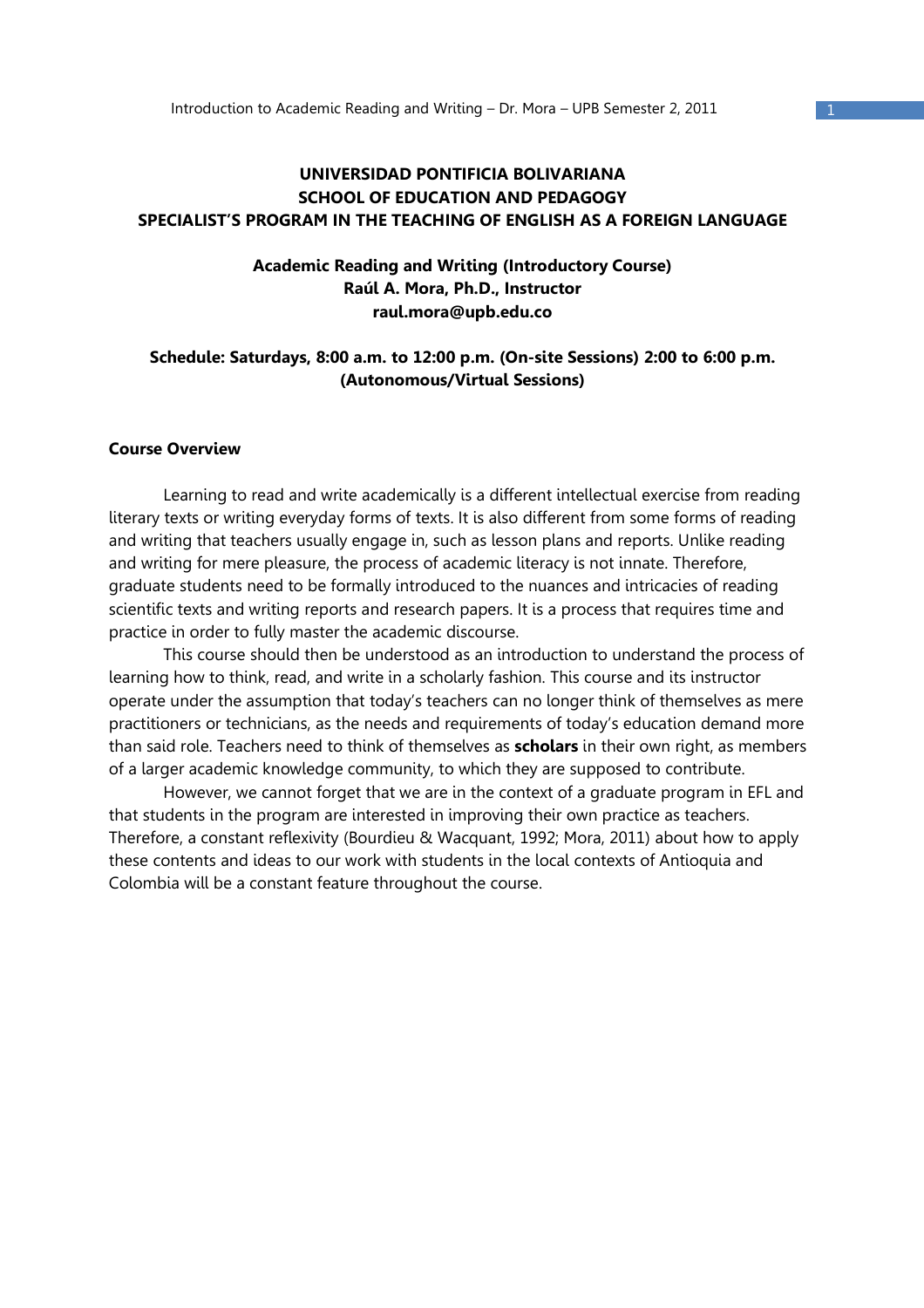#### **Course objectives**

- **1.** To introduce graduate students to basic elements of academic literacy and academic discourse as a key element in their preparation as scholars.
- 2. To create a space of reflexivity for graduate students to consider ways to incorporate these elements of academic literacy and academic discourse within their own teaching for their students' own benefit and growth.

#### **Assignments**

There are three assignments related to academic literacy that students have to comply with during the semester:

**Scientific article critical review.** In pairs, students have to select an article from one of the major journals on ELT in Colombia (e.g. HOW, PROFILE, CALJ, Íkala) or from any Open-Access journals in education, pedagogy, or ELT available online (you will find a list of links at the end of the syllabus). They will read the article and write a short critical review of the article they selected. (20% of the grade).

**Workshops.** In the second and third week, during the autonomous/virtual sessions, you will work on a writing exercise, where you will have to apply critical thinking skills, basic reading skills, and principles of academic writing. Each exercise is intended to last about 4 hours and you are supposed to e-mail a report to the instructor at the end of the session. You will use Moodle as a supporting tool for your exercise. (20% each workshops = 40% of the grade)

**Philosophy Statement.** Students are to choose between two possible statements, as follows (20% of the grade):

**Philosophy of Teaching and Education.** Part of the reflexivity process that quides this course includes thinking of where we stand as educators and scholars and the beliefs and practices that guide our work. We will work on how to create a philosophy statement so that students can prepare their own philosophies of teaching and education.

**Philosophy of Research.** Since this is a graduate program, research becomes one of the pillars of all the work we do in the different courses and projects. Students in this course are expected to write their very first draft about how they understand research and how they see themselves as researchers.

**Forums.** Given the bimodal nature of this seminar, having forums for discussion is an important part of the discussion. I will post 4 forum topics related to reading and writing, one on Sundays and one on Wednesdays. Your job is to access Moodle and respond at least twice. I will use the ideas in the forums as one part of the class discussions during the on-site segment. (20% of the grade)

## **Expectations**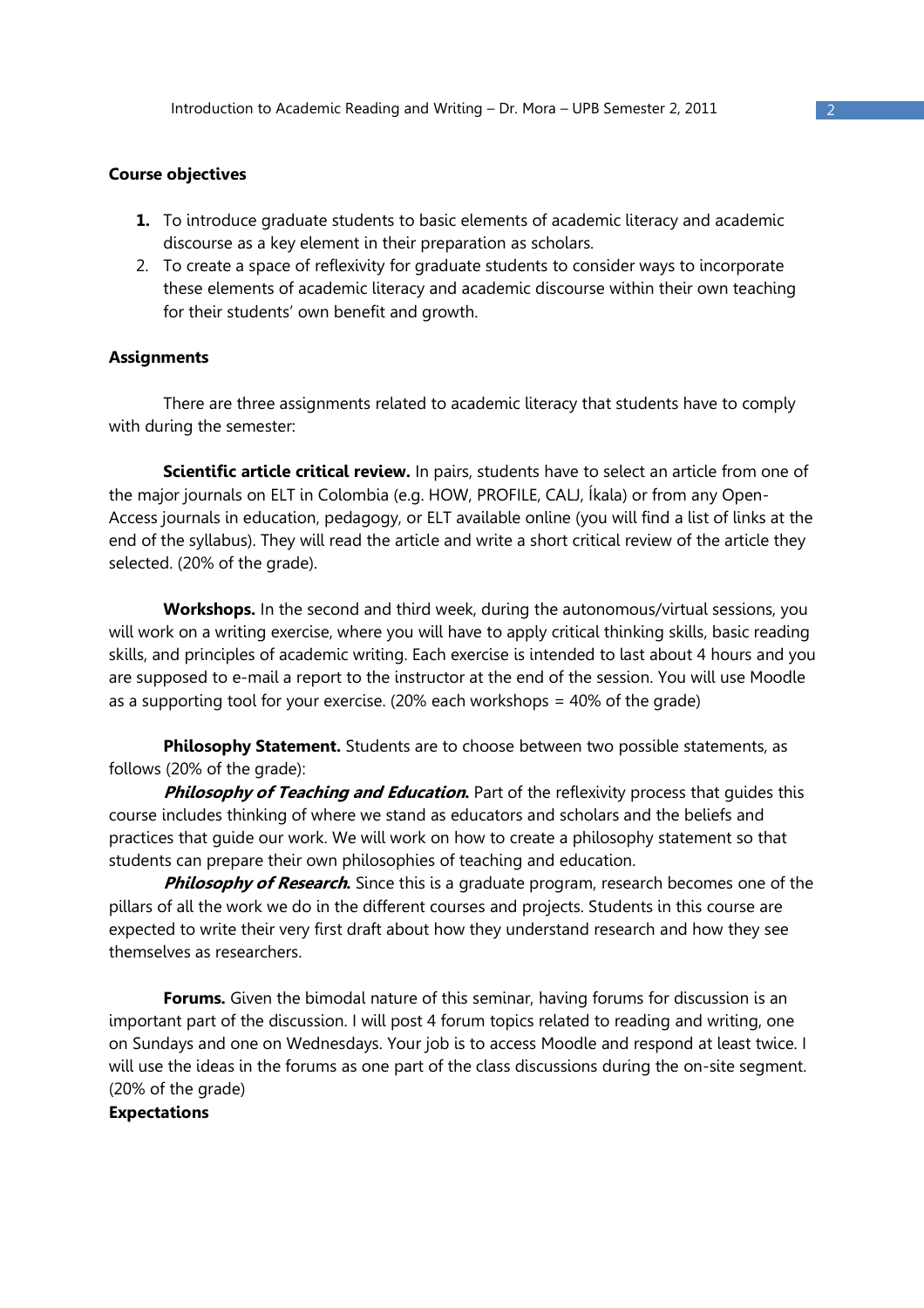**Classwork.** I expect all students to be on time every week. If, for some reason, you cannot be in class, please notify me as soon as possible. Make sure to talk to either your other classmates or me to make up for the work. No assignments will be accepted after the due date without a proper excuse. The deadlines are set well in advance so check your personal or work schedules and check there are not any conflicts. If you foresee a conflict, talk to me immediately so we can make proper arrangements. All work is to be submitted electronically via e-mail at raul.mora@upb.edu.co. Please include the letters ARW in the subject line so I know this is a classroom assignment.

**Participation.** I expect all students to be prepared to participate in every class. This includes reading the assigned readings and documents and bringing all required resources at all times. All of you should be prepared to raise questions and issues as the result of your reading and the interactions with your instructor and each other. Since you are all teachers and this is a graduate-level course, I expect a high degree of professionalism and ethical behavior from all of you. If you disagree with any ideas in class, feel free to say so in a proper manner. To me, the classroom is a community of learners and scholars. Respectful interactions are important for the success of the academic exercises in which we will engage.

**Methodology.** Students will engage in classwork for 4 hours on Saturday mornings and will work on readings and assignments on Saturday afternoons. In addition, you might need at least another 4 hours a week to work on the readings and assignments for the course on your own.

**Ethical guidelines.** All assignments are to be original work. As a scholar, I abide by the highest standards of academic integrity, including strong stances against cheating and plagiarism. Guidelines against cheating and plagiarism in this course will follow any internal guidelines that UPB has set in place for academic integrity, as well as existing Colombian copyright legislation, such as Ley 23 de 1986, specifically Article 31 (http://www.cerlalc.org/documentos/colo23.htm) and Ley 1032 de 2006 (http://www.unal.edu.co/dib/cip/pi\_ley\_1032\_2006.html). Please make sure to get yourselves acquainted with these laws.

#### **Resources**

 All classroom resources are available online on the Moodle site the instructor has set up for this course. Your instructor will e-mail you the instructions on how to access the site. It is your responsibility to either download (or, in the case of the Scientific Reading assignment, upload) the resources for every week. In addition to online resources, you are supposed to have a notebook/journal with you at all times. We will do extensive note-taking during the course. For some assignments, showing evidence that you took notes as part of the preparation process will be a pre-requisite.

#### **Technology**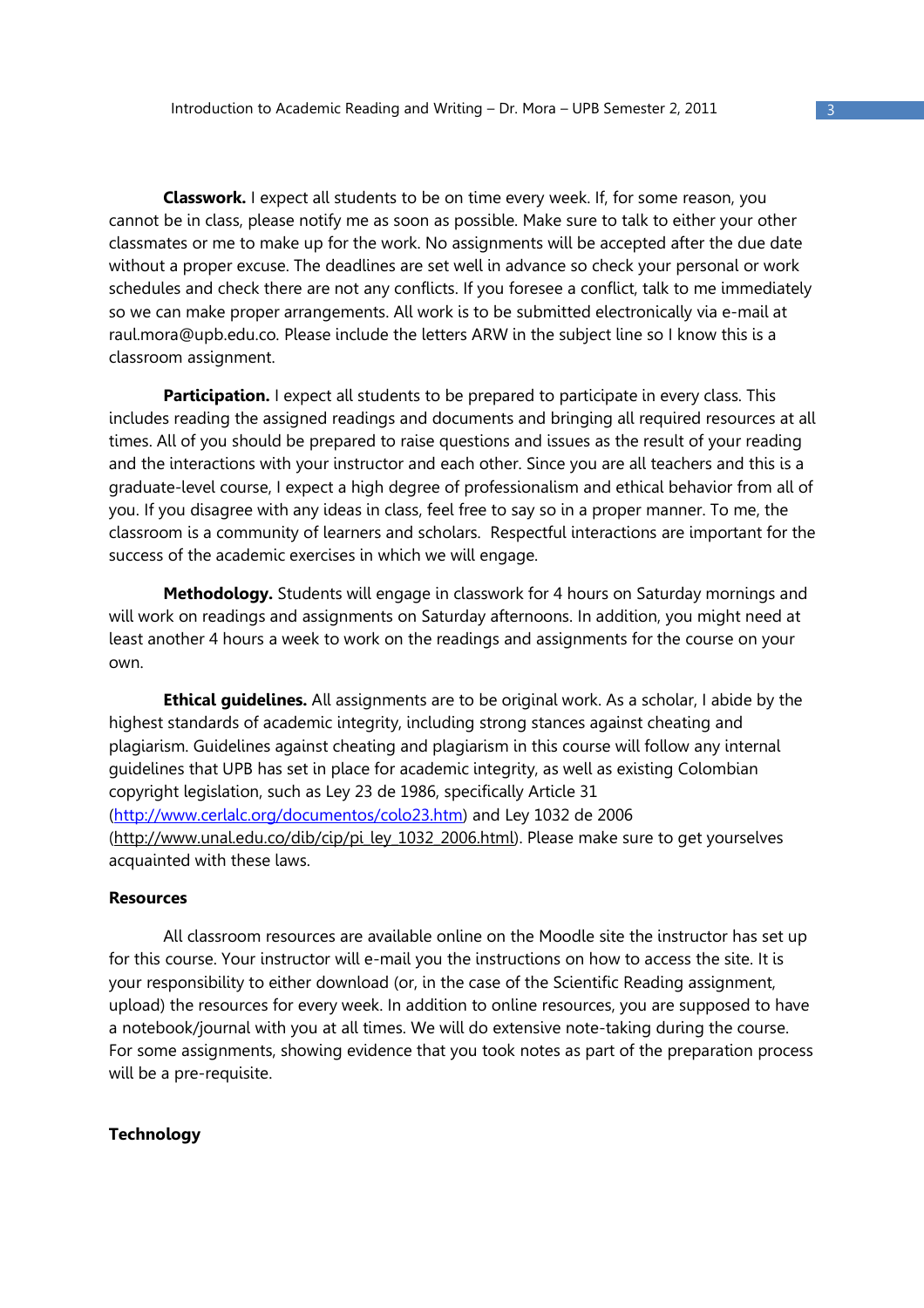If you happen to have a laptop, you can bring it to class as well. It is advisable to download the readings to your hard drives before the class. In case that you cannot bring your own laptop, please make sure to print the readings (I encourage you print on both sides of the sheet, print 2 pages per side of the sheet, or use scrap paper. Regarding the use of cell phones and smartphones, I have a **no-phoning, no-texting** policy in class. We only meet for four hours every Saturday, so unless we are talking about life-or-death situations in your lives (which may happen), I expect not to see any communication devices in your hands.

| <b>Week</b>    | <b>Topics</b>                      | Assigned Readings (all available on        |
|----------------|------------------------------------|--------------------------------------------|
|                |                                    | <b>Moodle site)</b>                        |
| $\mathbf{1}$   | Introduction to the course and the | Alvermann, et al., 1996                    |
| August 20      | assignments                        | Ghent, 2010                                |
| (On-Site)      | Introduction to Academic Reading   | Holbrook & Rannikmae, 2009                 |
|                | and Writing                        | Snow, 2010                                 |
|                | The structure of an academic text  | Connell, 2010                              |
|                |                                    | Mora, 2006                                 |
|                |                                    | Pretorius, 2006                            |
|                |                                    | Webster & Watson, 2002                     |
| $\mathbf{1}$   | Writing: Foundations of Grammar    |                                            |
| August 20      | within Academic Writing            |                                            |
| (Aut/Vir)      | Writing: APA Style                 | Trexler Library, Muhlenberg College (n.d.) |
|                | Writing Styles Applied to Academic |                                            |
|                | <b>Texts</b>                       | Michalsky, et al., 2009                    |
| $\overline{2}$ | Reading Styles Applied to Academic | Lamott, 1995                               |
| August 27      | <b>Texts</b>                       | <b>Brand, 1998</b>                         |
| (On-Site)      | The Process of Writing             | Morgan, 1999                               |
|                |                                    |                                            |
|                |                                    |                                            |
|                |                                    |                                            |
| 2              | Workshop #1                        |                                            |
| August 27      |                                    |                                            |
| (Aut/Vir)      |                                    |                                            |
| ς              | Avoiding Writer's Block            | Badke, 2010                                |
| September      | Plagiarism in Academic Reading and | Bellack, 2008                              |
| 3              | Writing                            | Sikes, 2009                                |
| (On-Site)      | Writing for Research               |                                            |
| ς              | Workshop #3                        |                                            |
| September      |                                    |                                            |
| 3              |                                    |                                            |
| (Aut/Vir)      |                                    |                                            |

## **Class Schedule**